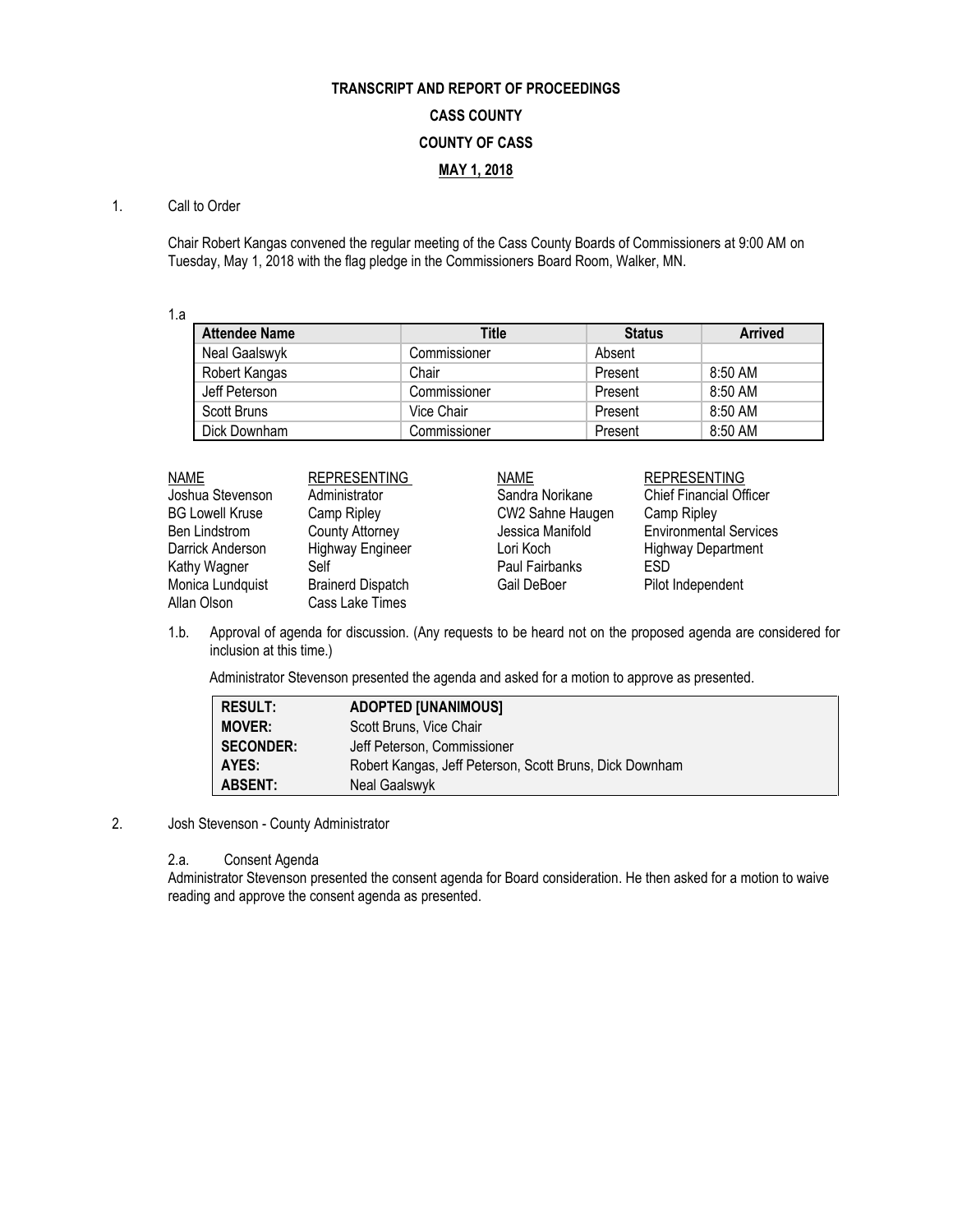| <b>RESULT:</b>   | <b>ADOPTED [UNANIMOUS]</b>                              |
|------------------|---------------------------------------------------------|
| <b>MOVER:</b>    | Dick Downham, Commissioner                              |
| <b>SECONDER:</b> | Scott Bruns, Vice Chair                                 |
| AYES:            | Robert Kangas, Jeff Peterson, Scott Bruns, Dick Downham |
| <b>ABSENT:</b>   | Neal Gaalswyk                                           |

Approve - Minutes of April 17th, 2018

Approve – Auditor Warrants dated April 12, 2018 in the amount of \$213,817.33

Approve – Auditor Warrants dated April 18, 2018 in the amount of \$326,199.48

Approve – Auditor ACH (Chippewa Forest Distribution) dated April 26, 2018 in the amount of \$183,530.35

Approve – Auditor Manual Warrants/Voids/Corrections dated April 16, 2018 in the amount of \$188,893.50

Approve – HHVS Auditor Warrants dated April 20, 2018 in the amount of \$117,820.52

Approve – HHVS SSIS Auditor Warrants dated April 20, 2018 in the amount of \$219,328.27

Approve – Grade rating with Dorothy Person, TRIAD HR Consulting, for the position of Assessor Account Clerk II, Grade 17.

Receive & file - Notice of appointment of Daniel Martin, Seasonal Maintenance Worker, Grade 6, Step 1, effective June 4, 2018.

Receive & file - Notice of appointment of Leslie Kunde, Seasonal Maintenance Worker, Grade 6, step 1 effective June 4, 2018.

Receive & file – Notice of appointment of Duane Johnson, Seasonal Maintenance Worker, Grade 6, Step 4, effective April 23, 2018 (Returning Worker).

Receive & File - Notice of probation completion for Dawn Haase, County Agency Social Worker, Grade 30, Step 04, on April 23, 2018.

Receive & File - Notice of probation completion for Janice Mehle, County Agency Social Worker-CPS, Grade 30, Step 04, on April 30, 2018.

Receive & file - Notice of retirement of Joan Helms, County Agency Social Worker, effective May 31, 2018 and receive and file the notice of intent to fill budgeted County Agency Social Worker position, Grade 30.

Receive & file - Notice of intent to replace the County Agency Social Worker vacancy, Grade 30, and fill with Case Aide Position, Grade 20.

Receive & file - Notice of withdrawal of employment acceptance by Sarah Holland to Home Health Aide, effective April 18, 2018.

Lawful Assembly:

Moondance Country Jam June 20<sup>th</sup> - 23<sup>rd</sup> – Kathy Bieloh – Turtle Lake

Moondance Jam July 18th – 21st – Kathy Bieloh – Turtle Lake

Approve – Mark Beard Invoice # 58 in the amount of \$250.00 and Invoice #60 in the amount of \$1,150.00 (Source of funds from Capital Fund – Courthouse Projects).

Payments for current capital projects. Authorize - Highway capital project payments - Walker - Lamperts Cabinets \$1,740.00; Pine River Transfer Station payments - RW Electric, Inc. \$1,155.00

Capital payments are for the new front counter at the Highway Department and for the building repairs at the Pine River Transfer Station. (Source of funds from Capital Fund)

Approve: Assessor's Office Abatements

2018 Alonzo Collins, SR, 35-370-0140, Remer Township, Reinstate Homestead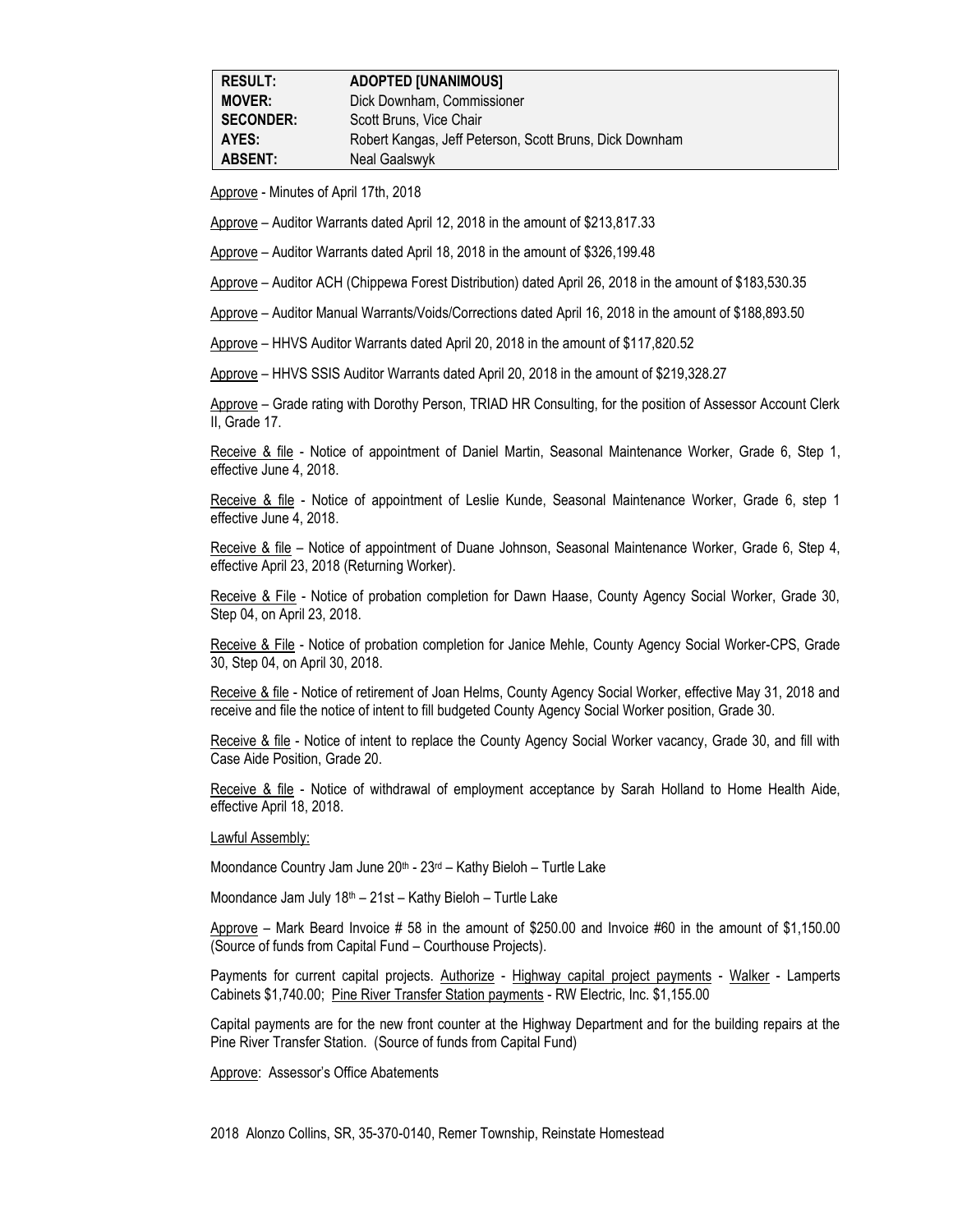Current \$188.00, Proposed \$120.00, Tax \$ Change (\$68.00)

2017 Robert Haberkorn, 90-446-0070, Lake Shore, Damage Abatement

Current \$8,460.00, Proposed \$6,525.00, Tax \$ Change (\$1,935.00)

Adopt – Resolution 29-18 for Support for Region V+ Adult Mental Health Initiative Comprehensive Re-Entry Program and approve Chairman Kangas signing letter of support.

Commissioner Bruns offered Resolution No. 29 -18 and moved its adoption; Commissioner Peterson seconded

REGION V+ ADULT MENTAL HEALTH INTIATIVE SUPPORTS THE REGIONAL COMPREHENSIVE RE-ENTRY PROGRAM TO REDUCE THE NUMBER OF PEOPLE WITH MENTAL ILLNESSES IN JAILS

WHEREAS, The Cass County Board is increasingly seeing the impacts of ongoing reductions in state and federal funding for serious mental illness in our community and the resulting increased rates of serious mental illness in child protection cases and in incarcerations in the county jail at rates three to six times higher than the general population;

WHEREAS, The net effect of these changes is the increasing criminalization of serious mental illness, which reflects an actual change from one kind of institutionally-based care for serious mental illness in which appropriate psychiatric treatment and programming elements were provided in a residential setting to an institutionalized residential setting that is ill-equipped to do the same, which we believe to be a worse system that what we had with the state hospitals;

WHEREAS, without the appropriate treatment and services, people with mental illnesses continue to cycle through the criminal justice system, often resulting in tragic outcomes for these individuals and their families;

WHEREAS, Region V+ Adult Mental Health Initiative (Cass, Crow Wing, Morrison, Aitkin, Todd and Wadena Counties) takes pride in its responsibility to protect and enhance the health, welfare, and safety of its residents in efficient and cost-effective ways;

WHEREAS, Region V+ Adult Mental Health Initiative will offer a regional Comprehensive Re-Entry Program in partnership with other key stakeholders that will safely reduce the number of adults with mental illnesses in jails by connecting them to community-based treatment and services.

NOW, THEREFORE, LET IT BE RESOLVED, THAT CASS COUNTY, does hereby sign on to the development of our Comprehensive Re-Entry Program as a regional project of the Adult Mental Health Initiative to reduce the number of people with mental illnesses in our county jails. We resolve to:

• Apply for funding through the National Joint Powers Alliance to begin our regional efforts around safely reducing the number of people with mental illnesses in jails; and

• Collect and review prevalence numbers and assess individuals' needs to better identify adults entering jails with mental illnesses and their recidivism risk, and use that baseline information to guide decision making at the system, program, and case levels; and

• Examine treatment and service capacity to determine which programs and services are available in the county for people with mental illnesses and co-occurring substance use disorders, and identify state and local policy and funding barriers to minimizing contact with the justice system and providing treatment and supports in the community; and

• Develop a plan with measurable outcomes that draws on the jail assessment and prevalence data and the examination of available treatment and service capacity, while considering identified barriers; and

• Create a process to track progress using data and information systems, and to report on barriers and successes.

Resolution No. 29 -18 was adopted by majority vote: Ayes: Bruns, Peterson, Downham, Kangas Absent: Gaalswyk Nays: None

Adopt – Resolution 26-18 and approve MOU between Cass County HHVS and National Joint Powers Alliance (NJPA) for hosting Regional Licensing Specialist's position and Resolution for regional child care licensing services.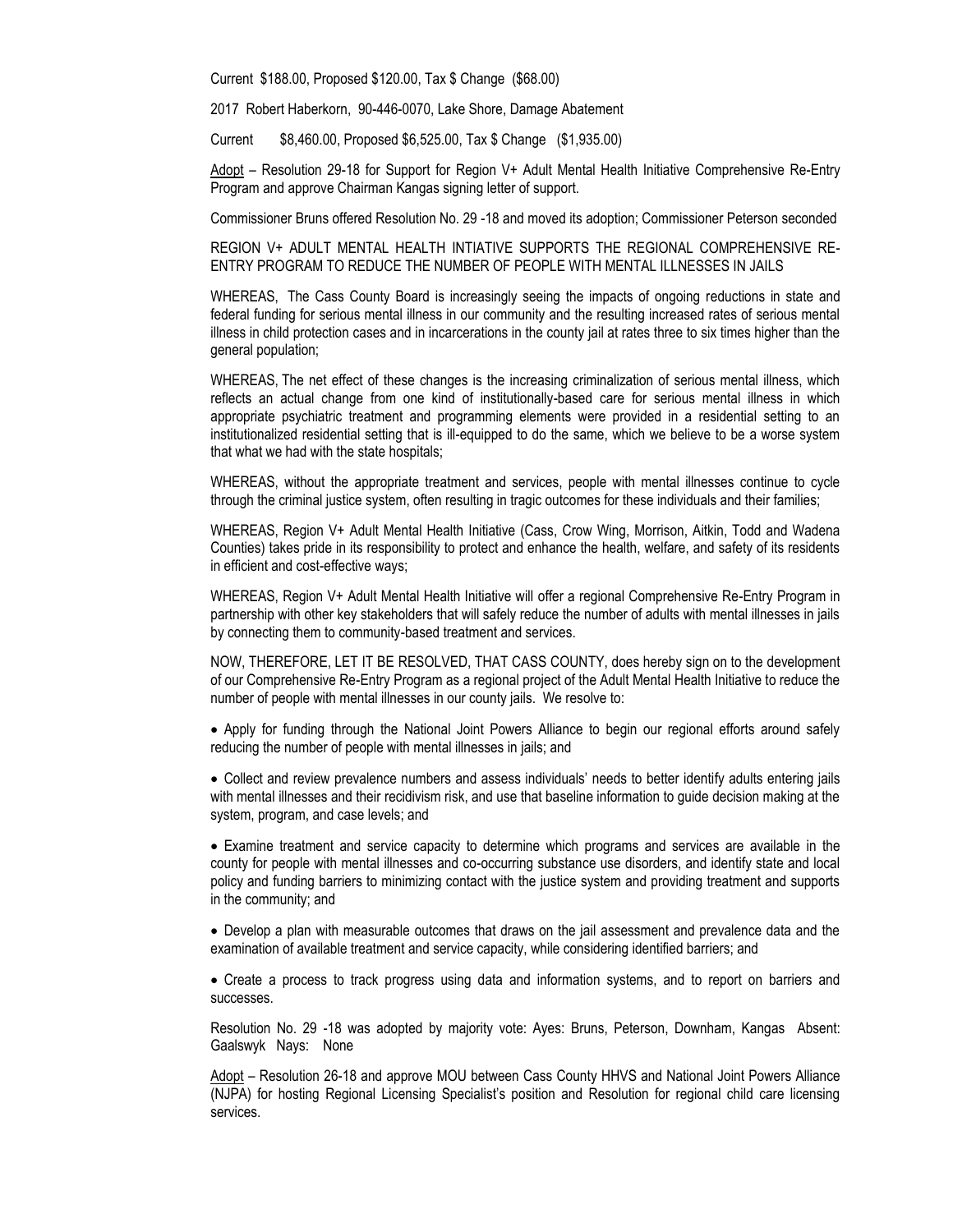Commissioner Bruns offered Resolution No.26 -18 and moved its adoption; Commissioner Peterson seconded.

WHEREAS, Cass County contracts with NJPA for regional child care licensing services, and;

WHEREAS, the Department of Human Services (DHS) supports this format of regional child care licensing, and;

WHEREAS, DHS requires NJPA to be approved via resolution as the Designated Childcare Licensing Agency for Cass County.

NOW, THEREFORE BE IT RESOLVED, that for the purpose of licensing family child care programs, NJPA shall be declared Cass County's designated County Agency, per Minnesota Statutes, section 245A.02, subdivision 6, titled "County Agency.", and;

Resolution No. 26 -18 was adopted by majority vote: Ayes: Bruns, Peterson, Downham, Kangas Absent: Gaalswyk Nays: None

Adopt – Resolution 28-18 declaring request for funding to NATIONAL JOINT POWERS ALLIANCE (NJPA) for the Cass County Veterans Medical Equipment Storage Facility, Morrison County/Upsala Area Veterans Memorial Park Project, and Todd County Cemetery Shoreline Repair Project.

Commissioner Bruns offered Resolution No. 28 -18 and moved its adoption; Commissioner Peterson seconded

A RESOLUTION DECLARING Request for funding to NATIONAL JOINT POWERS ALLIANCE (NJPA) for The Cass County Veterans Medical Equipment Storage Facility, Morrison County/Upsala Area Veterans Memorial Park Project and Todd County Cemetery Shoreline Repair Project

WHEREAS, Cass County Veterans Services requests fiscal support from NJPA for funding for a storage building to house durable medical equipment for our area veterans.

WHEREAS, Cass County Veterans Services will collaborate with Morrison and Todd County Veterans Services of region 5, for each individual county's funding request.

WHEREAS, if funding is granted, all fiscal transactions will be handled by the city of Upsala, Cass and Todd County offices for their community innovative projects.

NOW, THEREFORE BE IT RESOLVED, that Cass County Veterans Services, partnered with Morrison and Todd County Veterans Services to present request for Innovative Community Funding for above named projects.

Resolution No. 28 -18 was adopted by majority vote: Ayes: Bruns, Peterson, Downham, Kangas Absent: Gaalswyk Nays: None

Adopt – Resolution No 23-18 for the 2018 State of Minnesota Federal Supplemental Boating Safety Patrol Grant Agreement for additional patrol hours (May 11 – September 3, 2018) in the amount of \$12,625.

Commissioner Bruns offered Resolution No.23 -18 and moved its adoption; Commissioner Peterson seconded

Resolution to approve State of Minnesota

Federal Supplemental Boating Patrol Grant Agreement

BE IT RESOLVED that the Cass County Board of Commissioners hereby approves the 2018 Federal Boating Safety Supplement Grant Agreement (SWIFT Contract #139803 (CFDA#97.012) in the amount of \$12,625.00 with the State of Minnesota Department of Natural Resources, and authorizes signature of the Chairman, Auditor or Administrator and Sheriff to execute the Agreement.

Resolution No. 23 -18 was adopted by majority vote: Ayes: Bruns, Peterson, Downham, Kangas Absent: Gaalswyk Nays: None

Adopt – Resolution No. 27-18 for the 2017 State of Minnesota Federal Boating Safety Supplemental Equipment Grant Agreement in the amount of \$2,409.

Commissioner Bruns offered Resolution No. 27 -18 and moved its adoption; Commissioner Peterson seconded

Resolution to approve State of Minnesota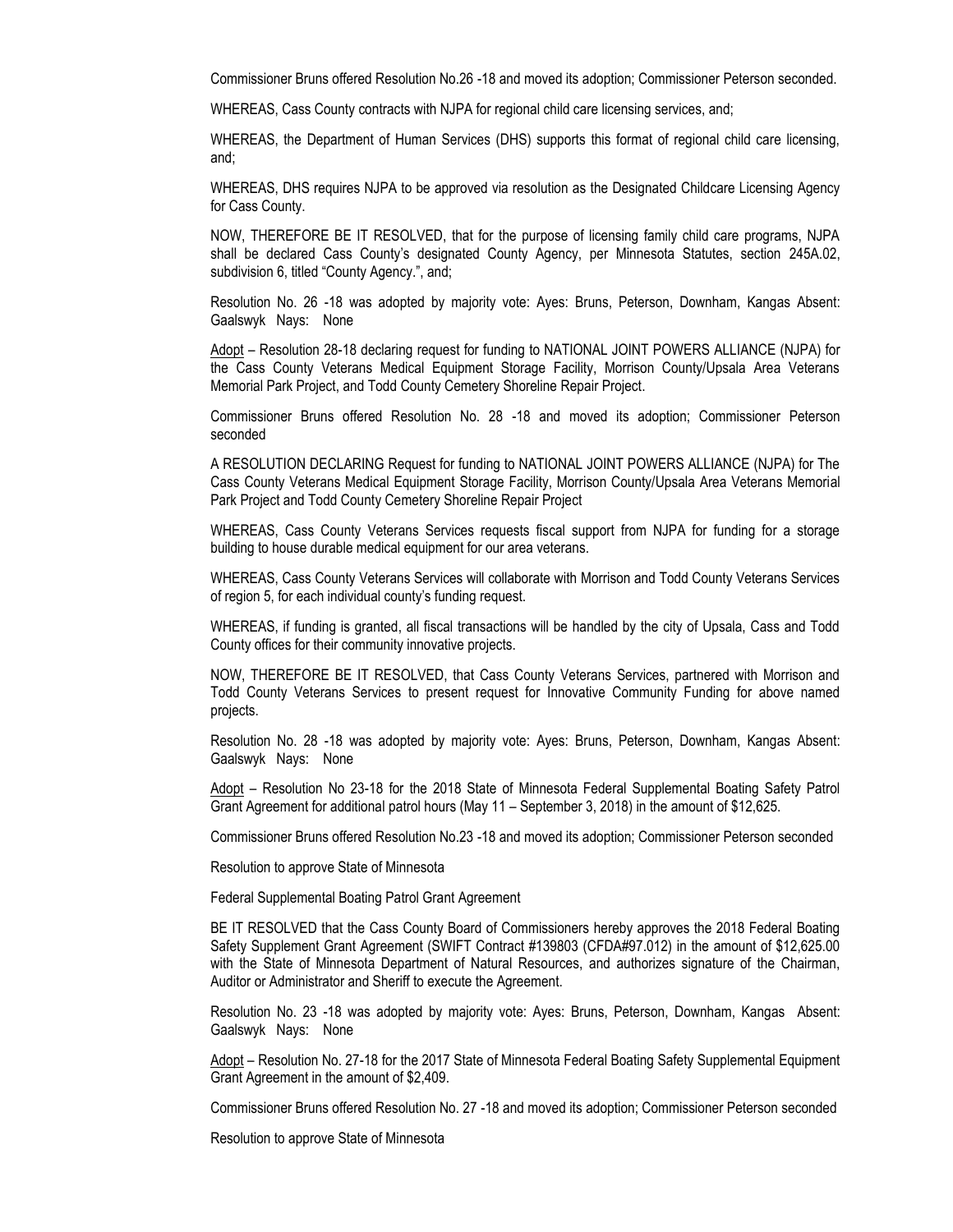Federal Supplemental Equipment Grant Agreement

BE IT RESOLVED that the Cass County Board of Commissioners hereby approves the 2017 Federal Boating Safety Supplement Grant Agreement (SWIFT Contract #140549 (CFDA#97.012)(PO#3000130373) in the amount of \$2,409.00 with the State of Minnesota Department of Natural Resources, and authorizes signature of the Chairman, Auditor or Administrator and Sheriff to execute the Agreement.

Resolution No. 27 -18 was adopted by majority vote: Ayes: Bruns, Peterson, Downham, Kangas Absent: Gaalswyk Nays: None

Adopt – Resolution No. 24-18 on Public Safety Lease No. PS0344 for driver exam station at Cass County Highway Department.

Approve - Transfer of right of way easement #90-4-140-28-11 to Robert Bruckbauer and Stacye Ann Bruckbauer and authorize the Board Chair to sign documents.

Approve - Site Specific Agreement between Mn DNR and Cass County for the Esterday Lake Outlet Restoration Project.

Approve - Joint Powers Agreement between Cass County, Shingobee Township, and City of Walker.

Receive & File – Refer Reclassification Application for Wynn Neumann (PID # 31-448-0005) located in Pine River Township to the Planning Commission.

Receive & file – Refer reclassification application for Janice Sorenson (PID#31-014-3400) located in Pine River Township to the Planning Commission.

Receive & file – 2018 1<sup>st</sup> quarter of ESD Annual Activity Report and three year Comparison.

Receive & file - HHVS Financials - Child Service Costs and Cash Account Balance Comparison.

2.b. Report back from Personnel Committee of the Board

Administrator Stevenson provided a summary of the personnel committee of the Board meeting following the regular April 17<sup>th</sup> Board meeting. He noted the committee discussed the salary surveys of several positions with only one that fell below 95% of tier one Counties average for minimum and maximum hourly rates. He also noted that the committee recommendation to the full Board was to conduct a grade rating with Triad HR Consulting for the position of Assessor Account Clerk II on the consent agenda. He noted that the committee discussed Highway Department staffing the need for additional Engineer Technician work. He also noted that the committee recommendation to the full Board is to advertise and fill one full time Engineer Technician position in lieu of a seasonal Engineer Aide and to advertise the remaining seasonal Engineer Aide position at Grade 12 to remain competitive in the market. He did not ask for Board action on either item as both will require action on the consent agenda when the positions are filled.

**RESULT: RECEIVED AND FILED**

- 3. Senior Commandor Lowell Kruse Camp Ripley
	- 3.a. 2018 Community Briefing from Camp Ripley

General Lowell Kruse from Camp Ripley provided a 2018 Community Brief. He noted that the mission of the Camp has not changed with management. He discussed leadership changes, purchase of buffers around the camp, tornado recovery efforts, and new construction. He also provided a training schedule summary including attendance by military and civilian personnel. He provided information on the Air Force guard and reserve flight practice including touch and goes, takeoffs, and landings resulting in a significant amount of air craft in the Camp air zone. It was also noted that recent solar power investments will allow the camp to unplug from the power grid if needed in future. He noted environmental partnerships including a deer study to prevent air craft collisions and prescribed burns. He reported that land acquisitions and easements acquired around the camp are being carefully pursued based on noise from Camp activities. He also reported that the Camp is 53,000 acres and has 800 full time equivalent employees providing good paying jobs for the local economy. The Board thanked him for the information and presentation.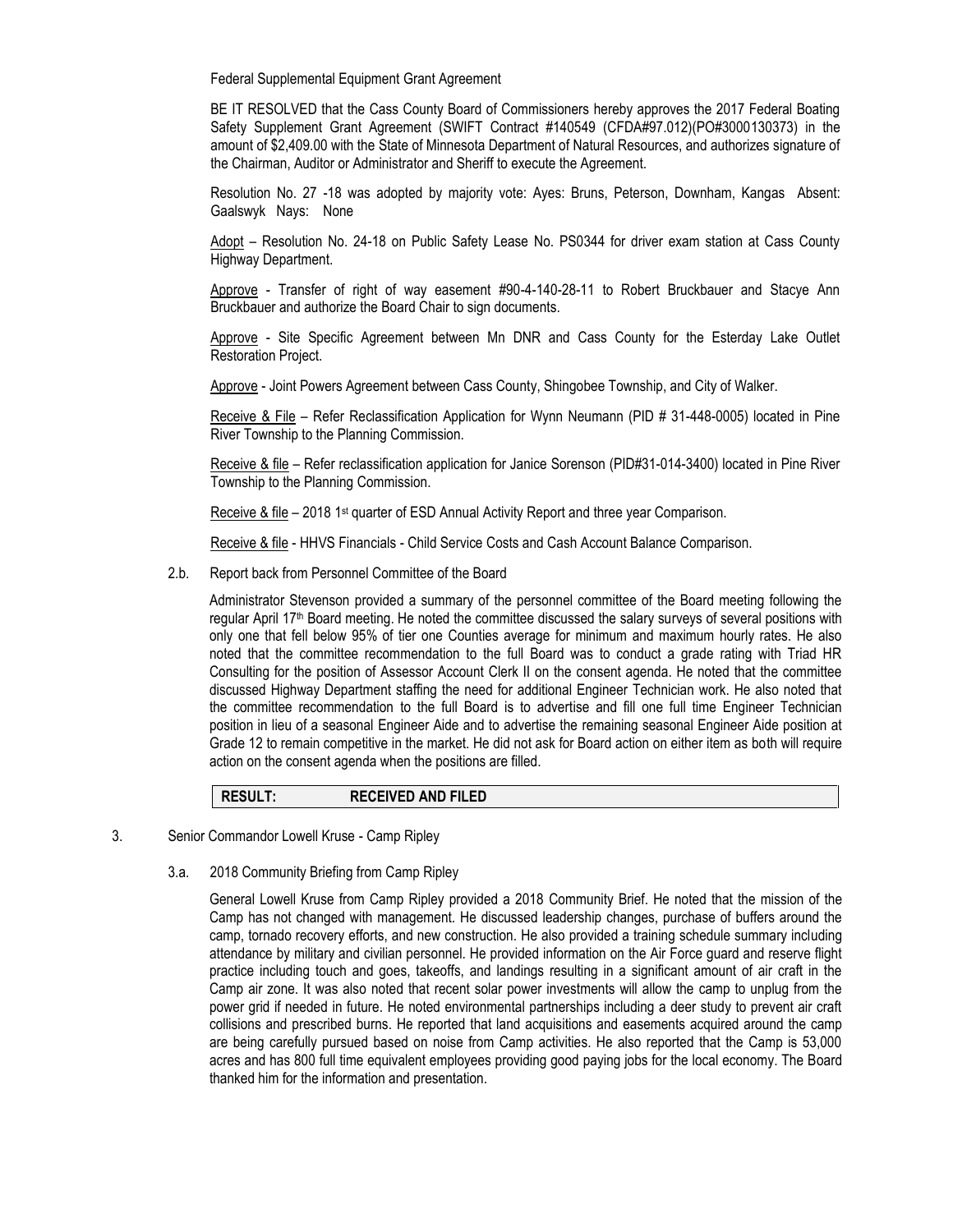### **RESULT: RECEIVED AND FILED**

- 4. Sandra Norikane Chief Financial Officer
	- 4.a. Liquor License Ordinance Amendments

Chief Financial Officer Sandra Norikane reported that the County was approached by a citizen who is proposing a brewery and taproom on their property within Becker Township. This brought to light that the County should be proactive in amending its current Ordinance related to liquor licensing to include the current trend of breweries and taprooms. She reported that the County's goal would not be to appear more or less favorable than current Ordinances within City limits, therefore proposed fees would be at the same rate as current City fees and addressed with an amendment to the County fee schedule the same time the ordinance is amended. She then asked for a motion to establish a public hearing for the first reading of amendments to Cass County's Ordinance 2009-04 Liquor License Regulations for Cass County, Minnesota, on May 15, 2018 during the regular Board Meeting at Bean City Hall, 38 County Road 8, Bena, MN.

| <b>RESULT:</b>   | <b>APPROVED [UNANIMOUS]</b>                             |
|------------------|---------------------------------------------------------|
| <b>MOVER:</b>    | Dick Downham, Commissioner                              |
| <b>SECONDER:</b> | Scott Bruns, Vice Chair                                 |
| AYES:            | Robert Kangas, Jeff Peterson, Scott Bruns, Dick Downham |
| <b>ABSENT:</b>   | Neal Gaalswyk                                           |

4.b. Preliminary Capital Improvement Plan

Chief Financial Officer Sandra Norikane provided a draft Capital Improvement Plan with projects listed for 2018. She then asked for a motion to establish a public hearing for the adoption of the 2018 Cass County Capital Improvement Plan on June 5, 2018 during the regular Board Meeting beginning at 9:00am located in the Courthouse Annex Boardroom, Walker, MN.

| <b>RESULT:</b>   | <b>APPROVED [UNANIMOUS]</b>                             |
|------------------|---------------------------------------------------------|
| <b>MOVER:</b>    | Dick Downham, Commissioner                              |
| <b>SECONDER:</b> | Scott Bruns, Vice Chair                                 |
| AYES:            | Robert Kangas, Jeff Peterson, Scott Bruns, Dick Downham |
| <b>ABSENT:</b>   | Neal Gaalswyk                                           |

- 5. Darrick Anderson Highway Department
	- 5.a. Receive and File 2017 Annual Report

Highway Engineer Darrick Anderson and Fiscal Supervisor Lori Koch presented the 2017 Annual Report of the Cass County Highway Department. They noted that the report is required by State Aid. The report included trends on the price to maintain gravel and bituminous road surface by mile. The report also included information on State Aid road maintenance costs, construction costs, local option sales tax revenue vs. expenditures, equipment, and 2018 projects. The report noted highway facility improvements including 2018 planned projects. Other items in the report included town road allotments, supplies, and fixed assets. Unorganized road costs for maintenance were also detailed in the report. The Board thanked them for the information and report.

# **RESULT: RECEIVED AND FILED**

5.b. Approval of SAP 011-598-009 bid results

Highway Engineer Darrick Anderson provided bid results for the State Aid Project to replace a timber bride east of Longville on CR 129 over Trelipe Creek. He then asked for a motion to award contract on project SAP 011- 598-009 to Redstone Construction, LLC in the amount of \$549,079.25.

| Redstone Construction. LLC                         | \$549,079.25 |
|----------------------------------------------------|--------------|
| M&K Bridge Construction                            | \$552,665.00 |
| Gerit Hanson Contracting                           | \$566,620.85 |
| Northland Constructors of Duluth, LLC \$569,500.00 |              |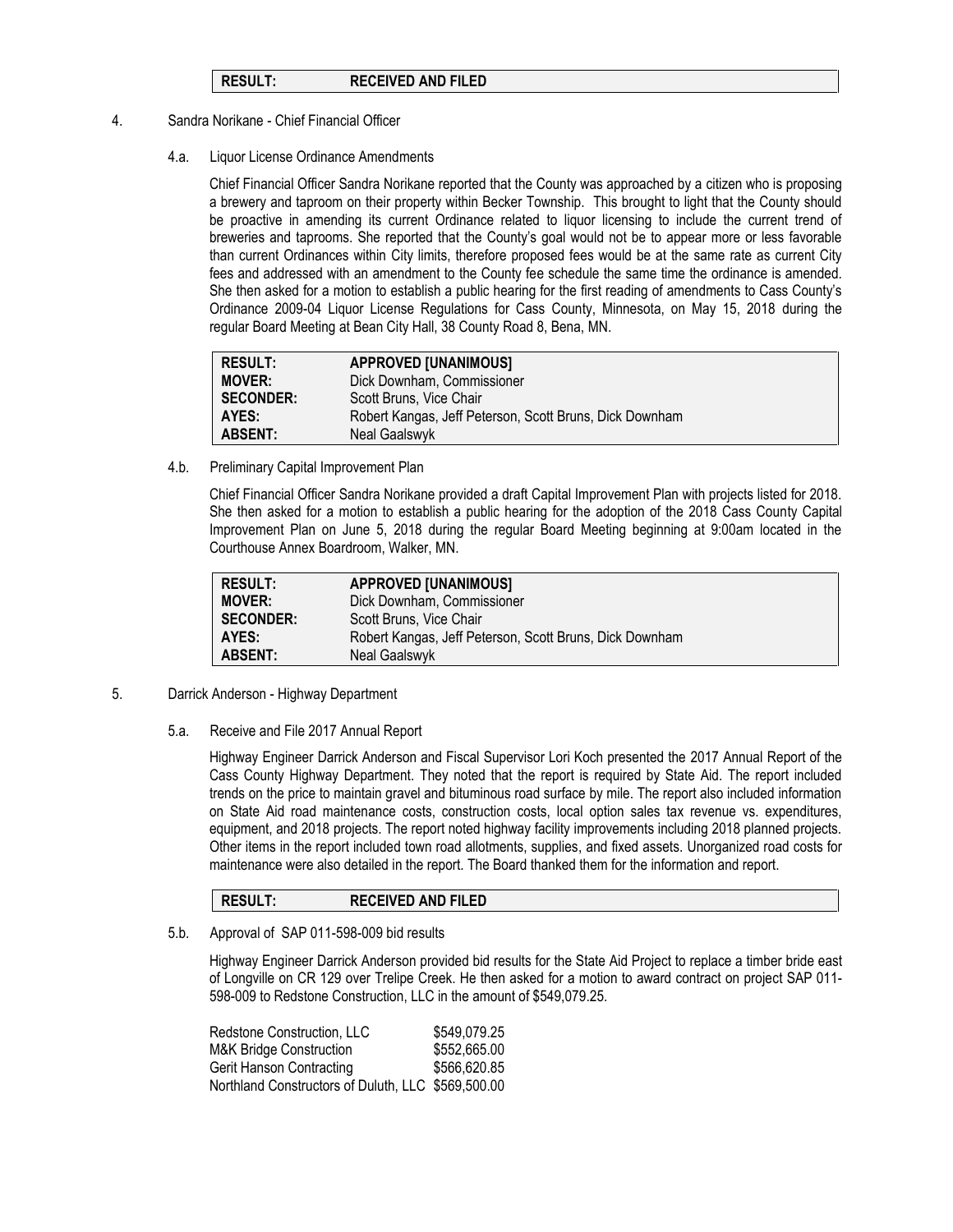| <b>RESULT:</b>   | <b>APPROVED [UNANIMOUS]</b>                             |
|------------------|---------------------------------------------------------|
| <b>MOVER:</b>    | Dick Downham, Commissioner                              |
| <b>SECONDER:</b> | Scott Bruns, Vice Chair                                 |
| AYES:            | Robert Kangas, Jeff Peterson, Scott Bruns, Dick Downham |
| <b>ABSENT:</b>   | Neal Gaalswyk                                           |

- 6. Paul Fairbanks Environmental Services
	- 6.a. Waste Management Waste & Disposal Services Agreement

County Planner Paul Fairbanks presented an industrial waste and disposal service agreement from Waste Management. He noted that this will increase the cost to the County by one dollar per ton for tipping fees in Elk River. He also noted that this increase is consistent with our past contracts on an annual basis. He then asked for a motion to approve the Waste Management Waste & Disposal Services Agreement with an effective date of May 1, 2018.

| <b>RESULT:</b>   | <b>APPROVED [UNANIMOUS]</b>                             |
|------------------|---------------------------------------------------------|
| <b>MOVER:</b>    | Scott Bruns, Vice Chair                                 |
| <b>SECONDER:</b> | Jeff Peterson, Commissioner                             |
| AYES:            | Robert Kangas, Jeff Peterson, Scott Bruns, Dick Downham |
| <b>ABSENT:</b>   | Neal Gaalswyk                                           |

6.b. Tipping Fee Increase

County Planner Paul Fairbanks provided an update on the current tipping fees and cost to the County. He noted that the policy and practice by the Board is to collect the tip fee to meet the cost of disposal. He also noted that recent contract negotiations have moved the tip fee higher than collections. He then asked for a motion to approve increasing the tipping fee at the Pine River transfer station from \$70.00 per ton to \$73.91 per ton effective July 1, 2018.